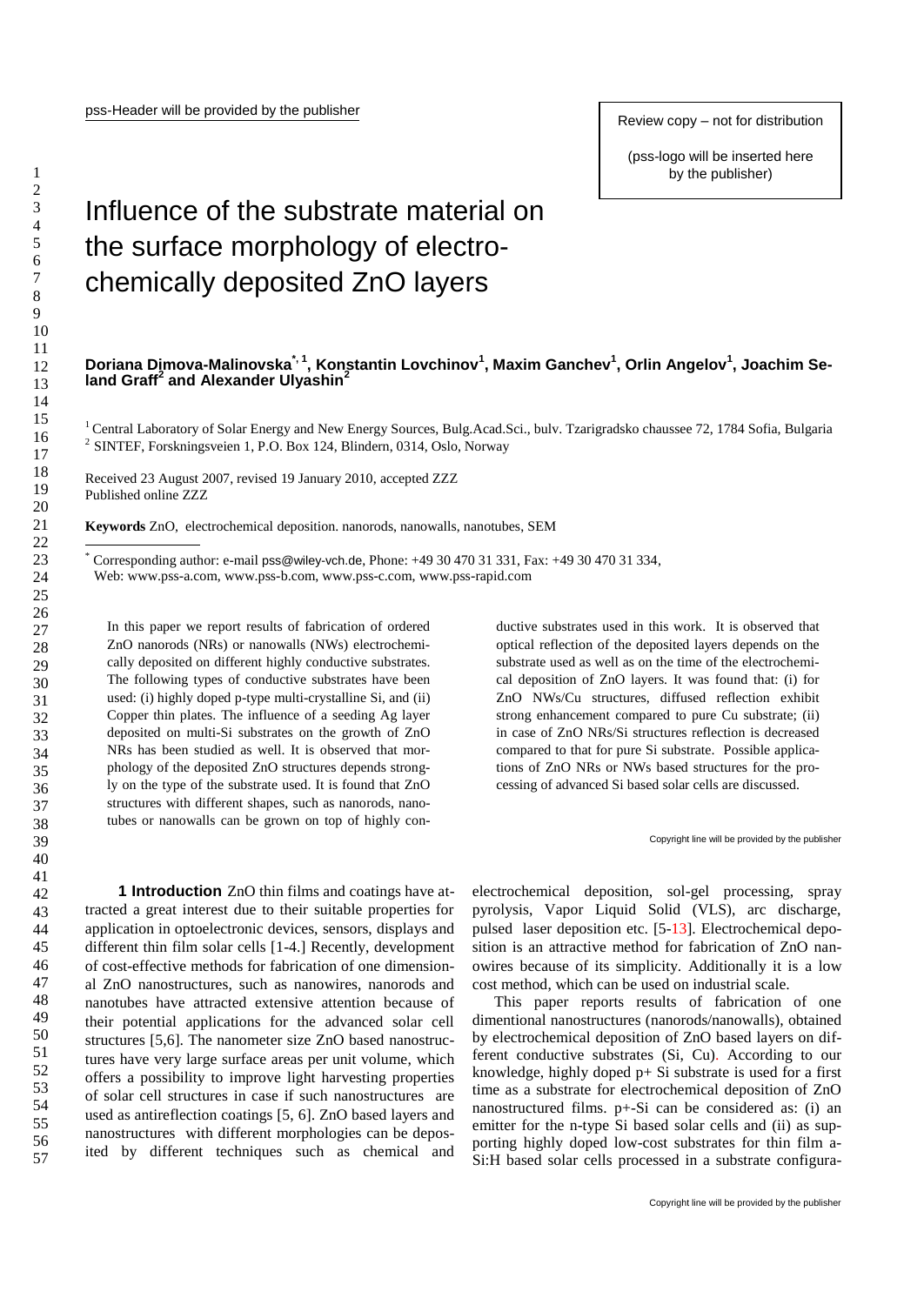tion. Such solar cells can be deposited on top of nanostructured ZnO/Si structures, which exhibit enhanced light harvesting properties.

An analysis of the surface morphology of such layers is performed by means of Scanning Electron Microscope (SEM). Measurements of the diffused reflection spectra of ZnO based nanostructures deposited on Si and Cu substrates have been performed as well.

**2. Experimental** ZnO nanostructured films have been deposited by means of an electrochemical process from acid aqueous solutions of  $ZnCl_2$  (5.  $10^{-3}$  M) and KCl (0.1 M) with pH 4.0 at temperature of 80 °C using a threeelectrode electrochemical cell and saturated calomel electrode (SCE) as reference electrode. Since the potential of Zn in the electrolyte is −1.05 V vs. SCE the deposition process of ZnO is carried out at −1.0 V vs. SCE preventing a metal Zn deposition. Good quality ZnO films have been obtained at a redox potential within the range between +0.30 and +0.40 V vs. SCE. Zinc peroxide  $(ZnO<sub>2</sub>)$  was formed on the samples with bad adhesion to the substrate at a redox potential higher than +0.4 V. ZnO layer deposition time varies between 30 and 120 min. The thickness of the grown ZnO films estimated from cross section SEM images was in the range of  $0.4 - 1.0 \mu m$ .

 ZnO layers have been deposited on different types of conductive substrates, such as high conductive p-type multi-crystalline Si (multi-Si) substrates with resistivity  $\sim$ 100 mΩ/ $□$ . As-cut, as well as etched in Ar<sup>+</sup> r.f plasma Si substrates and Cu thin plates have been used. The influence of the presence of a seeding Ag layer deposited on the plasma etched multi-Si substrate has been studied as well. Multi-Si substrates with thickness about 200µm have been fabricated using wire sawing of a Si block obtained by casting method from a metallurgical grade Si feedstock. Si substrates have been heavily doped by Boron upon the Si ingot growth. Si substrates have been cleaned in acetone, isopropanol and deionized water followed by treatment in  $H_2SO_4+H_2O_2$  solution and washing in deionized water before ZnO deposition. Another set of samples with electrodeposited ZnO layers has been prepared on Ag buffer film (8 or 15 nm) deposited by magnetron sputtering on polished multi-Si substrate. In case of 15 nm thick Ag layer an annealing at 230 °C for 50 min before the ZnO growth has been applied in order to form Ag nanodots, which have been used as nano-seeds upon the growth of the ZnO based nano-structures.

The surface morphology of the deposited ZnO based structures has been studied by means of Scanning Electron Microscope (SEM) Philips 515 and FEI Quanta 200F, and the thickness of the coating is estimated from the cross section images. Direct and diffuse reflection spectra have been measured by a spectrophotometer Shimadzu UV-3600 in the range of  $300 - 2600$  nm employing an integrating sphere for the diffuse reflection.

## **3 Results and discussion**

**3.1 ZnO on multi-Si Si substrates.** Fig. 1 shows SEM surface images of the as-cut (Fig. 1 a) and plasma etched (Fig.1 b) multi-Si substrates. The as-cut multi-Si substrates have rough surface with large, relatively flat grains, which have size about 10–20 µm. Moreover, some smaller grains and particles, which have size about 2–3 µm can be also seen (Fig.1a). After Ar plasma etching Si surface of the multi-Si sample is rather smooth and consists of only large grains, which have size of about 10– 15 µm. Fig. 2 shows SEM micrographs of ZnO layer



**Figure 1** SEM images of the surface of as-cut (a) and plasma etched (b) multi-Si substrates. Markers correspond to 10 µm.



**Figure 2** SEM images of the ZnO layer grown on as-cut multi-Si substrate at 80 °C and 1000 mV for 90 min: surface view (a) and cross section view (b). Markers correspond to  $1 \mu m$ .

57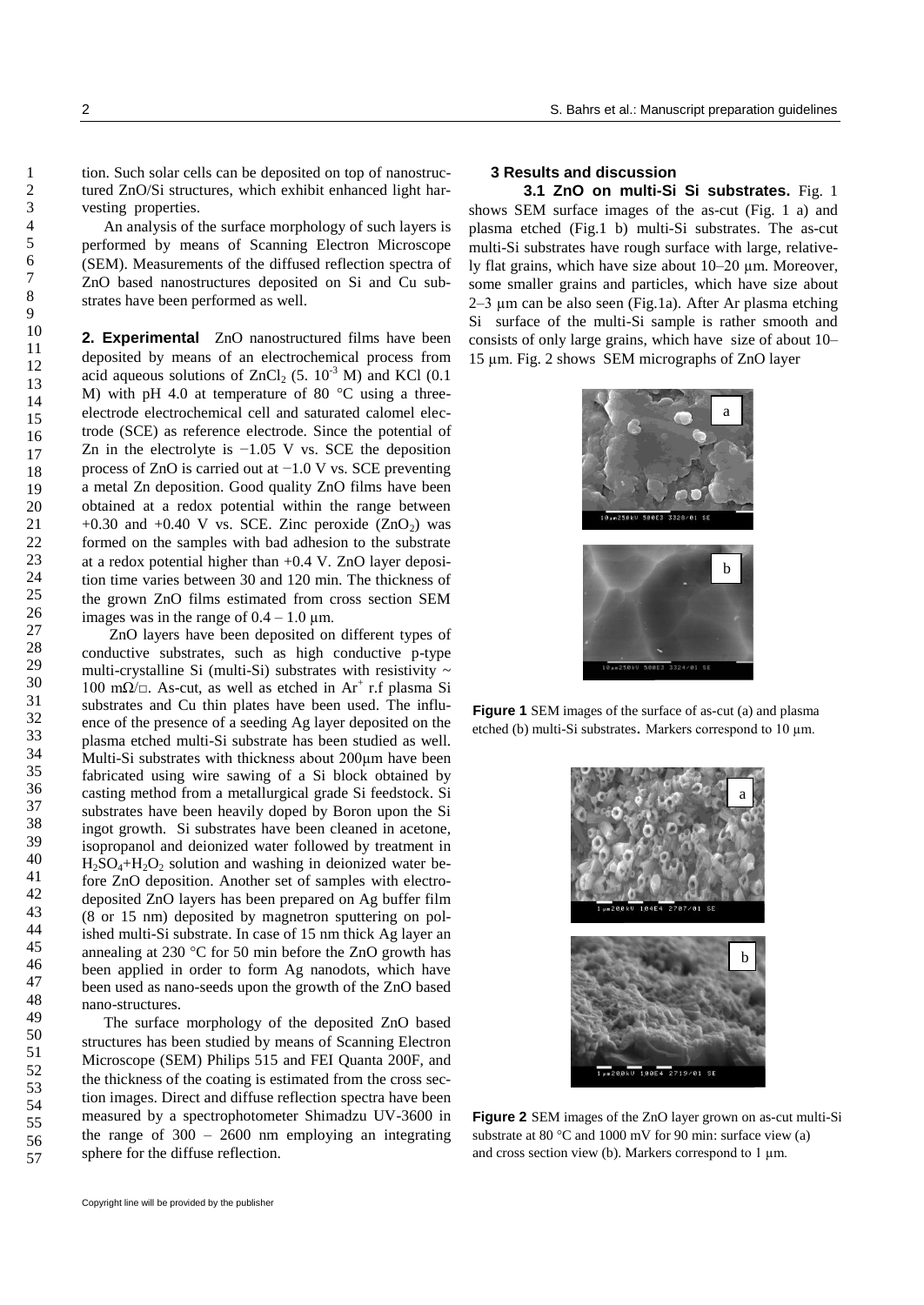

Figure 3. SEM images of the ZnO layer grown on plasma etched multi-Si substrate: surface view (a), (c) and (e) and cross section view (b), (d) and (f) deposited at 1000 mV and 80 °C for different time: 30 min – (a) and (b); 60 min – (c) and (d); 120  $min - (e)$  and (f). Markers correspond to 1  $\mu$ m.



min: (a) – surface view and (b) – cross section; markers correspond to  $1\mu$ m. For comparison the surface view of ZnO grown on **Figure 4**. SEM images of ZnO grown on 8 nm seeding Ag layer deposited on polished multi-Si substrate at 80 °C, 1000 mV for 60 8 nm Ag layer deposited on c-Si substrate is given in (c) – marker corresponds to 500 nm.

grown on as-cut multi-Si surface. The grown layer consists of nano tubes, which have hexagonal shape and different diameters of about 200–600 nm (Fig. 2a). The averaged thickness of the layer is about 400 nm. The nanotubes have different orientation angles, which are caused by the high surface roughness of the multi-Si substrate. The surface morphology of the ZnO coating on a micron scale follows the morphology of the as-cut multi-Si substrate (Fig. 2b).

SEM images of ZnO layers grown on a plasma etched multi-Si substrate are shown in Fig. 3. From Fig. 3 it can be seen that the morphology of such layers is very different from that observed for ZnO layers grown on as-cut multi-Si substrates. Perfect hexagonal-like plane rods with an average diameter of about 400 nm and height of 500–1000 nm can be seen from Fig. 3 in this case. It has to be noted that an increase of the ZnO layer deposition time leads to the increase of the nano-rods height. Moreover, some bending of nano-rods with a larger height can be seen as well.



Figure 5. SEM images of the surface of ZnO nanorods and nanotubes (5b) grown on multi-Si substrate covered by buffer 15 nm Ag film annealed at  $230^{\circ}$ C for 50 min (5a). Markers correspond to  $2 \mu m$  (a).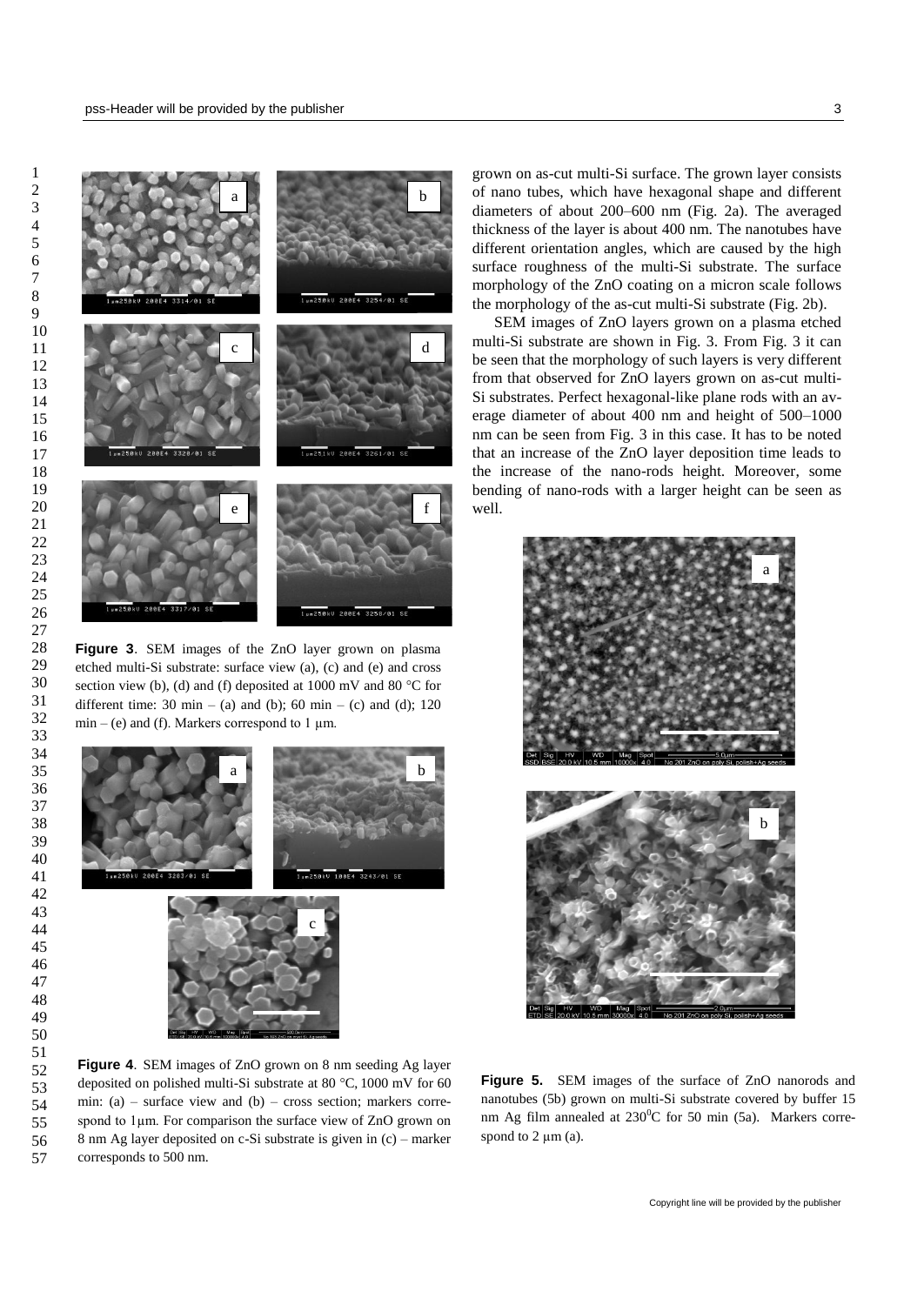**3.2 ZnO on poly-Si substrate with Ag buffer layer** Surface morphology of the ZnO nanorods grown on. 8 nm Ag buffer layer deposited by magnetron sputtering on plasma etched multi-Si substrate is demonstrated in Fig. 4 (a) and (b). From Figs. 4a, b it can be seen that hexagonal nanorods have very inhomogeneous distribution and different angles of growth on the surface of the Si substrate Diameters of ZnO NRs are about between 400 and 800 nm. Similar morphology has ZnO based structure, which is grown on 8 nm Ag buffer layer deposited on c-Si substrate, as it is shown in Fig. 4 c. However in this case the average size of the hexagonal NRs is about 200 nm, which can be explained by the different growth kinetics of ZnO NRs on a thin Ag layer compared to that for the case of Si substrates.

Deposition of ZnO film on top of 15 nm Ag buffer layers annealed at 230 ° C for 50 min results in a totally different morphology of the final ZnO based structure. In this case bunches of nanorods and nanotubes, 100–200 nm thick are formed as can be seen in Fig. 5 b. As shown in Fig. 5a, these structures start to grow from the Ag seeding nanodots, which have diameters of about 100–150 nm. These nanodots are formed after annealing of the Ag film.

**3.3 ZnO on a Cu thin plate** The surface morphology of ZnO structures grown electrochemically on Cu thin plates for different times is demonstrated in Fig. 6. From Fig. 6 it can be seen that ZnO structures deposited for 60 min consist of: (i) nanorods with diameters of about 150–200 nm;

(ii) walls, which look like whiskers and situated between NRs. These walls have different lengths—from 1 to  $2 \mu m$ and width (diameter) of about 200 nm. An increase of the deposition time up to 120 min leads to the disappearance of the ZnO nanorods and to formation of nano-walls (Fig. 6b,c).

 From Fig. 6b and 6c it can be seen that the density and the height of the nanowalls are higher for the longer deposition times. It can be assumed that upon the longer ZnO deposition time the only growth of nanowalls occurs. It seems that the previously grown NRs (60 min growth) are transformed into nanowalls upon the longer electrodeposition process.

**3.4. Diffuse reflection of ZnO grown on poly-Si susbstrate** Diffuse reflection spectra of the deposited ZnO structures on multi-Si substrates are shown in Fig. 7. Reflection spectra have been recorded in the optical range of 350 – 1800 nm. For a comparison, reflection spectra of ZnO structures deposited on the as-cut (Fig.7, curve 1) and Ar<sup>+</sup> plasma etched multi-Si substrates (Fig.7, curve 2) are shown as well. It is seen that the plasma etching leads to an increase of the diffuse reflectance from the pure multi-Si substrate. However, ZnO layers grown on etched multi-Si exhibit lower values of the reflectance in the spectral region under investigation (Fig.7, curves 4, 5, 6 and 7). The only one exception has to be noted - in case of ZnO grown on plasma etched multi-Si substrate covered by 8 nm Ag seeding layer (Fig.7, curve 3), slightly higher reflectance values compared to those for pure plasma etched





**Figure 6.** SEM images of the ZnO deposited by electrochemical grown on Cu thin plates for different time  $(a) - 60$  min,  $(b)$ – 90 min,  $(c)$  – 120 min at 80 °C and 1000 mV. Markers correspond to  $1 \mu m$ .

**Figure 7.** Spectra of diffuse reflection of: 1 – as-cut multi-Si substrate, 2 – plasma etched multi-Si substrate, 3 – ZnO deposited on plasma etched multi-Si with 8 nm Ag seeding layer for 60 min,  $4 - ZnO$  deposited on as-cut multi-Si for 90 min,  $5 -$ ZnO deposited on plasma etched multi-Si for 30 min, 6 – ZnO deposited on plasma etched multi-Si for 60 min, 7 – ZnO deposited on plasma etched multi-Si for 120 min.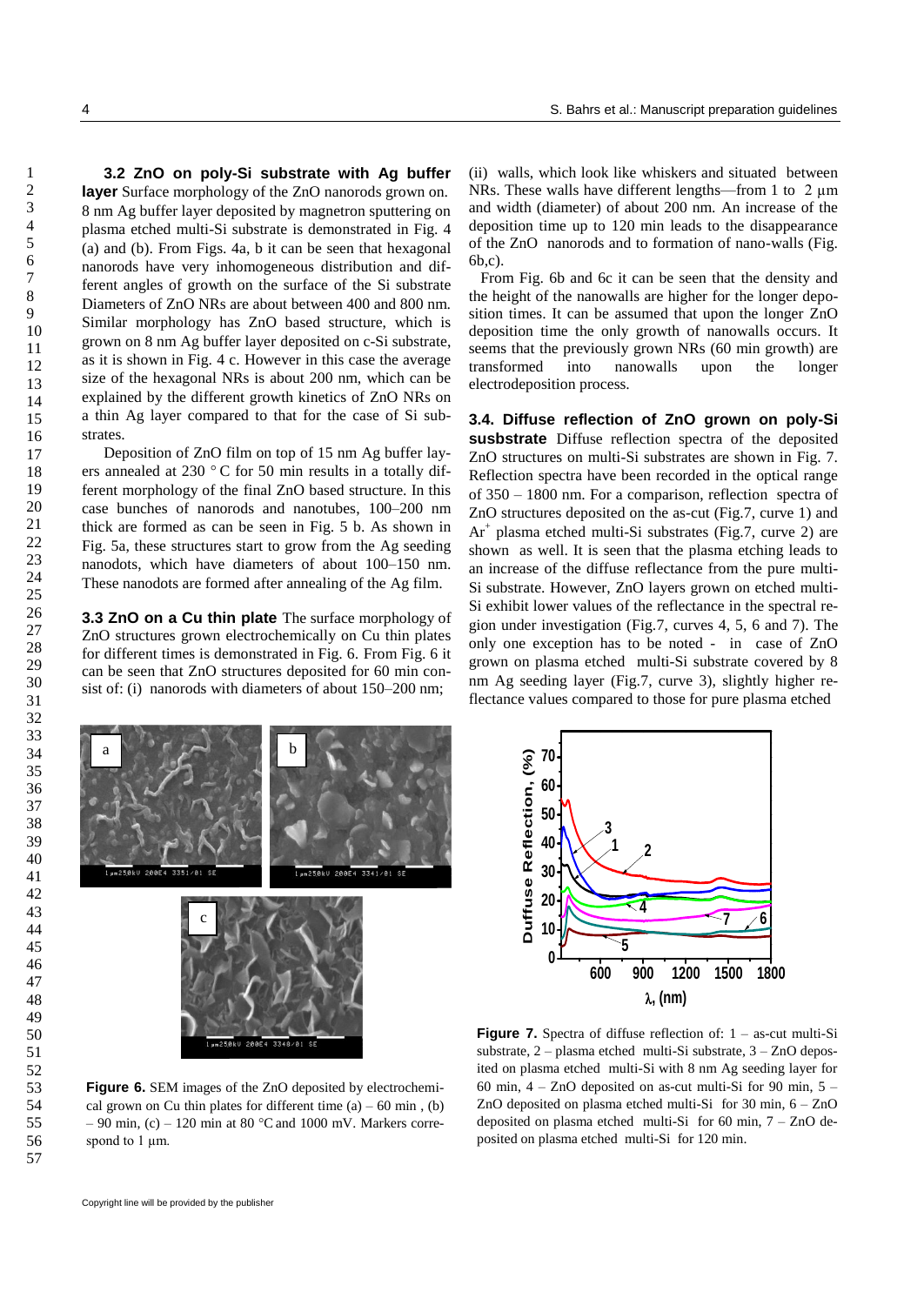Si substrates has been observed (Fig.7, curve 1). It can be assumed in this case that Ag layer contributes in the additional reflection from this structure EDS analysis shows that the deposited films consist of ZnO. More detailed analysis of the composition of the ZnO based layer (including depth resolved dependencies) is required. Such analysis is a subject for further studies of the ZnO based structures presented in this work.

**3.5. Diffuse reflection of ZnO grown on Cu thin plate** Diffuse reflectance spectra of ZnO films grown on top of the Cu thin plate substrates are shown in Fig. 8a. All spectra have been recorded in the spectral range of 350 – 1800 nm. The corresponding spectrum of the pure Cu plate is shown, as well, for a comparison. Fig.8b shows direct reflection spectra of the same samples. From Fig 8 it can be seen that in the whole spectral region under investigation the diffuse reflection of the pure Cu plate is much lower than the direct reflection of the same Cu plate. Absolute values of the diffused reflection of the electrochemically deposited ZnO layers are close to values of the direct reflection for the same ZnO/Cu structures. From Fig. 8a it can be seen that an increase of the electrochemical deposition time of the ZnO layers results in an increase of the dif-



**Figure 8.** Spectra of diffuse (a) and direct reflection (b) of ZnO thin layers deposited on Cu plate for different times: 60, 90 and 120 min. The corresponding spectra for a pure Cu plate are presented as well.

fused reflectance values due to the changes of the surface morphology. Indeed, formation of higher and thicker nanowalls can be seen from the SEM images, taken for ZnO/Cu structures processed for 90 and 120 min. It is necessary to note that the absolute value of the diffused reflection depends on a number of parameters of the ZnO based structures grown on Cu substrates. The following parameters of the ZnO nano-structures can be mentioned in this regard - the size and the shape of the nanowires and nanowalls, the surface roughness of the deposited films, the refractive index, etc. Further detailed studies are required to explain the observed experimental results, which show that ZnO based structures deposited on Cu substrates exhibit rather strong reflection created by a ZnO/Cu mirror, which reflects light in the wide range of the spectrum. It has to be noted that such reflection can be potentially utilized for the thin Si solar cell fabricated on top of such mirror-like ZnO/Cu based structures.

**Conclusion** It is demonstrated that ZnO layers grown by electrochemical deposition on different highly conductive substrates (Si, Cu) have different morphologies**.** It is observed that ZnO nanorods with hexagonal shape can be formed on multi-Si substrate etched by an  $Ar^+$  plasma.

It is shown that in some cases (30 minutes deposition a<br>on etched Si substrate) ZnO based NRs deposited on Si substrates provide formation of an antireflection coating (ARC, reflection  $< 10\%$ ), which can be used for Si based solar cells. Although further optimization of such ZnO NRs based structures are required, the obtained result can be considered as a promising technological development towards low-temperature and cost effective non-vacuum technology for the processing of ARCs for Si based as well as other types of solar cells.

> It is shown that deposition of ZnO based structures on Cu thin plate substrates leads to the formation of ZnO based nanowalls. An increase of the diffused reflection with the increase of the deposition time is observed.

> It can be assumed that that such mirror-like ZnO/Cu based structures with an enhanced diffuse reflection can be utilized for the thin Si solar cell fabricated on top of such structures. Further investigations targeting processing of solar cells (like thin film a-Si:H based) on top of ZnO/Cu substrates fabricated using the proposed approach are required to clarify this point.

> **Acknowledgements** The work has been supported by the 7FP - project № 246331 NanoPV.

## **References**